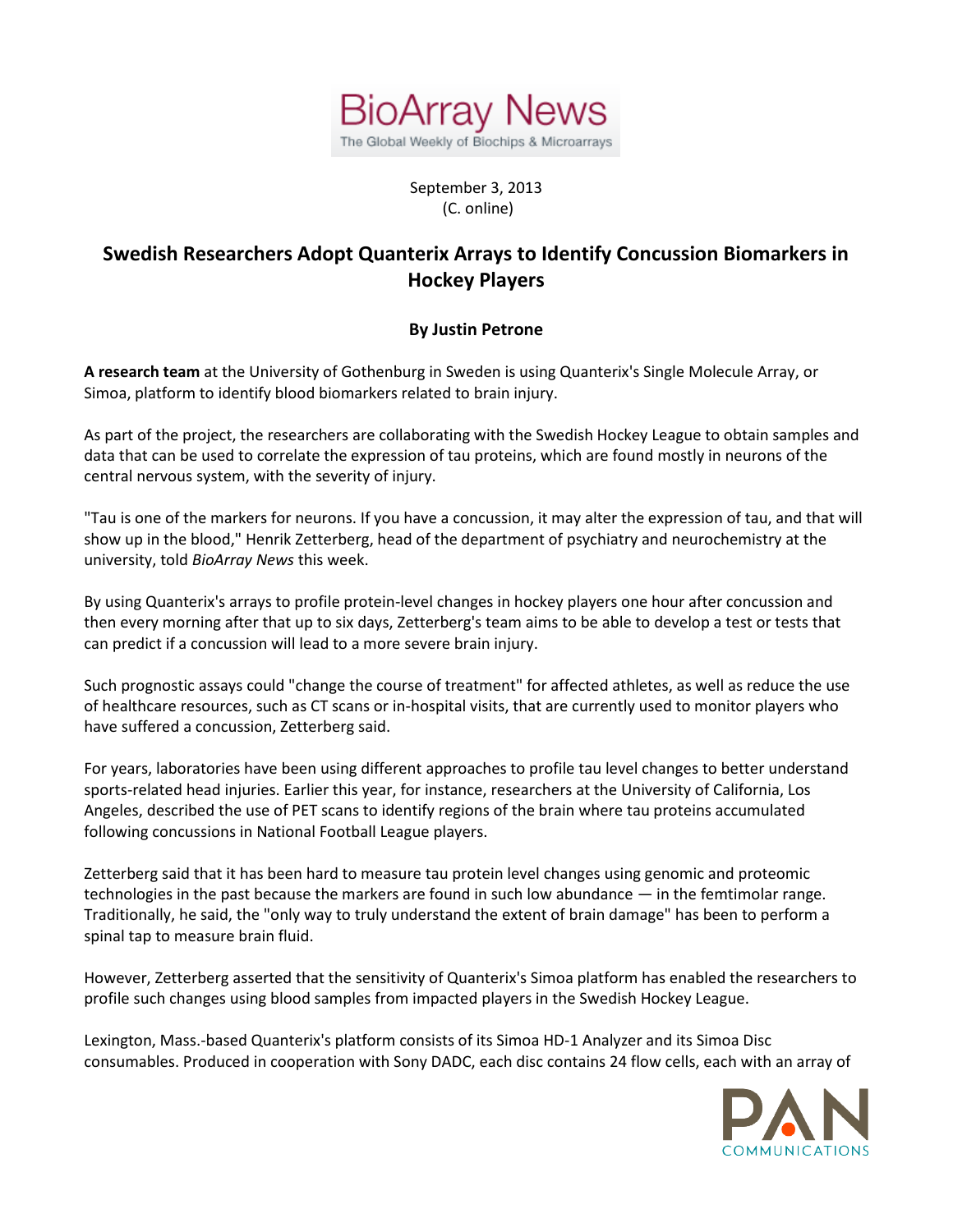200,000 microwells. As part of the assay, a suspension of analyte-capture beads from each sample is passed through each flow cell and across an array for signal detection. Each of the 40-femtoliter microwells contains a single bead, allowing for detection of signal from single molecules of labeled analyte, according to the company.

## **Neurology in focus**

While Quanterix announced the commercial availability of its Simoa platform in July, the University of Gothenburg has been an early adopter of the technology. In 2011, Zetterberg and colleagues described the use of the platform in *PLoS One*. In that [study](http://www.ncbi.nlm.nih.gov/pmc/articles/PMC3237426/), they used Simoa to measure amyloid β levels in patients who had severe hypoxia due to cardiac arrest. Noting that elevated Aβ levels could be correlated with clinical outcome, and that Aβs are thought to play a role in the development of Alzheimer's disease, the authors suggested that hypoxia may play a role in AD pathogenesis.

Quanterix is targeting neurology, along with oncology, inflammatory disease, and infectious disease as one of four main application areas.

Julien Bradley, Quanterix's senior director of sales and marketing, told *BioArray News*that "a lot of attention, especially in sports, has been limited to imaging because there hasn't been a good way to look at cerebral blood."

He claimed that Quanterix's platform is the "only technology that is sensitive enough to pick up those markers in blood." And he described Zetterberg's application of Quanterix's technology as "just the beginning of what could be a new window into research."

As part of its work with the University of Gothenburg, Quanterix has provided some financial support for technology development, Zetterberg said. The study is also being funded via a number of Swedish Research Council grants. Zetterberg added that a publication discussing "early, promising results" of the university's work could appear this autumn.

## **Diagnostic outlook**

The University of Gothenburg's project is one of a "series of studies where our technology has been highlighted," said Bradley.

And, now that Simoa is commercially available, Quanterix intends to see more life science researchers adopt its technology, he said. Paul Chapman, the firm's CEO in a statement said that Simoa is "poised to transform the diagnostic world for both research and clinical applications," and that the platform will "provide deeper insights into human health that will allow diagnosing, treating, and monitoring conditions more effectively than ever before."

Quanterix's outreach to life science researchers like Zetterberg is a shift from an earlier effort to position itself as a molecular diagnostics company, which included the development of a test for prostate cancer called AccuPSA (*BAN [11/2/2010](http://www.genomeweb.com/arrays/quanterix-wins-733k-qtdp-grant-develop-array-based-prostate-cancer-test)*).

"At one point, the company's strategy had been to open a CLIA lab and to run tests in in its CLIA lab," said Bradley. "We realized that the opportunity was much larger, so we decided to open up the technology to empower others."

As part of its pitch to researchers, Quanterix in July launched 18 catalog assays for use on its platform, as well as a homebrew assay kit. At the same time, it maintains an avenue to the diagnostic market via a partnership with